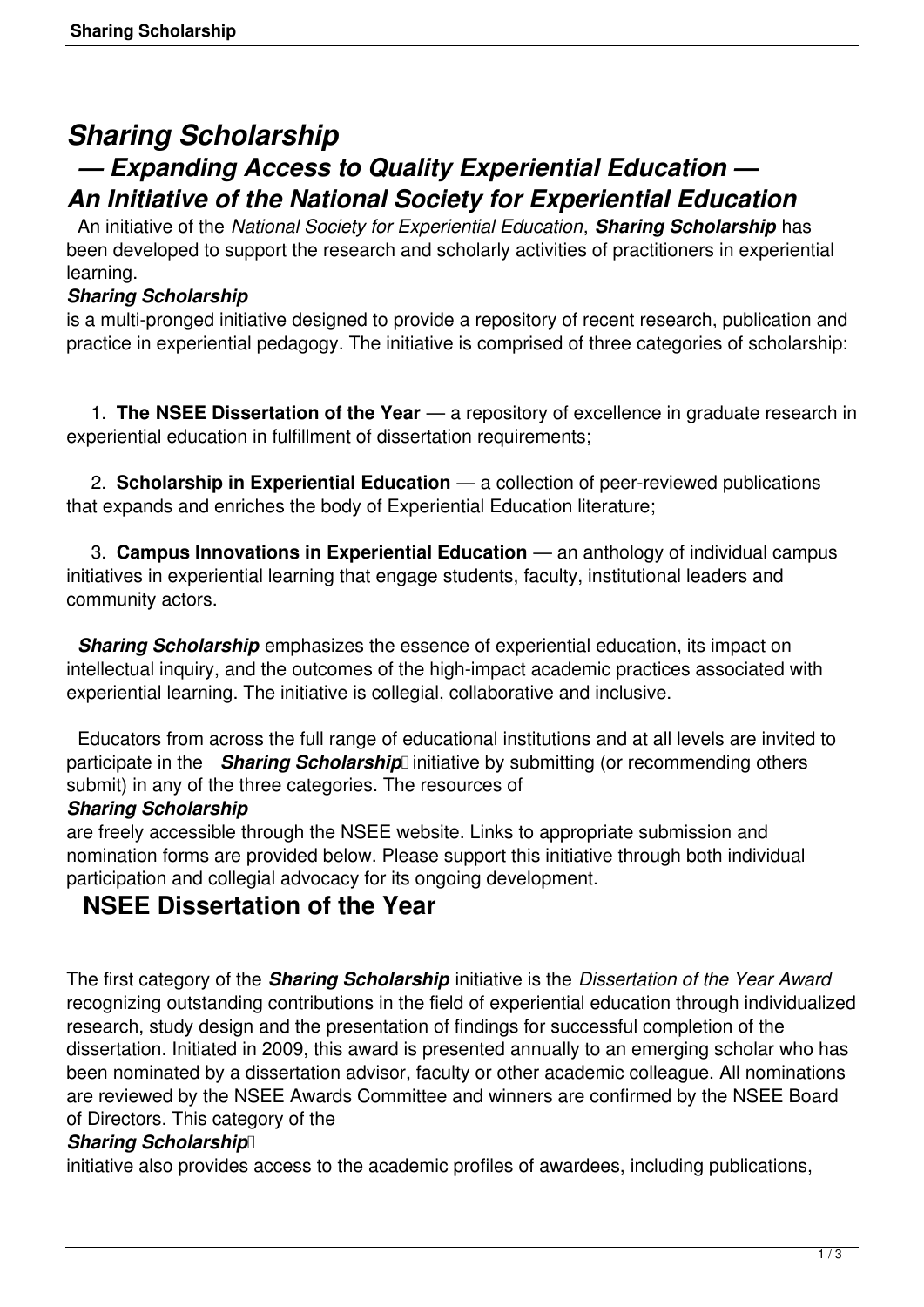presentations and conference papers, electronic access to the full dissertation, and contact information.

*NSEE Dissertation of the Year Nomination Form*

*[NSEE Dissertations of the Year](https://nsee.memberclicks.net/2019_awards_of_excellence_nomination_form#/)*

*Click on link to view Directory*

# **[Scholarship in Exper](http://www.nsee.org/nsee-dissertations-of-the-year)iential Education**

In the second category of *Sharing Scholarship,* recent peer-reviewed scholarship in experiential education is collected, preserved and disseminated. It is presented as an anthology to be used by scholars and practitioners to further the Experiential Education research agenda and promote high quality educational practice across the broad spectrum of campuses engaged in such work. Books and book chapters, juried articles, conference proceedings and public presentations among others make up this category of

# *Sharing Scholarship*

, capturing as such the rich diversity of perspectives among faculty, institutional leaders, students and staff who have committed to the advancement of experiential learning.

## *Scholarship in Experiential Education Submission Form*

*Use this form for educators interested in posting their scholarship. Send completed form to Sharing Scholarship coordinator: Joanne A. Dreher, EdD at gjdrehe [r@verizon.net](https://nsee.memberclicks.net/assets/docs/Sharing_Scholarship/ss-sharing%20scholarship-submission%20form.docx)*

# *Scholarship in Experiential Education*

*[Click on link to](mailto:%20gjdreher@verizon.net) view Directory*

# **[Campus Innovations in Expe](http://www.nsee.org/scholarship-in-experiential-education)riential Education**

The third category of the **Sharing Scholarship** initiative provides case studies in innovative practices in experiential education. Such innovations and new programming initiatives in Experiential Education are framed within the context of NSEE's Special Interest Groups

or SIGs, encompassing for example course and activity-based projects, internships, education abroad, service learning, on-campus research that highlights student engagement in high [impact experiential activi](https://nsee.memberclicks.net/sigs_regions)ties, learning outcomes of those activities, and assessment methods in Experiential Education, among others. This component of